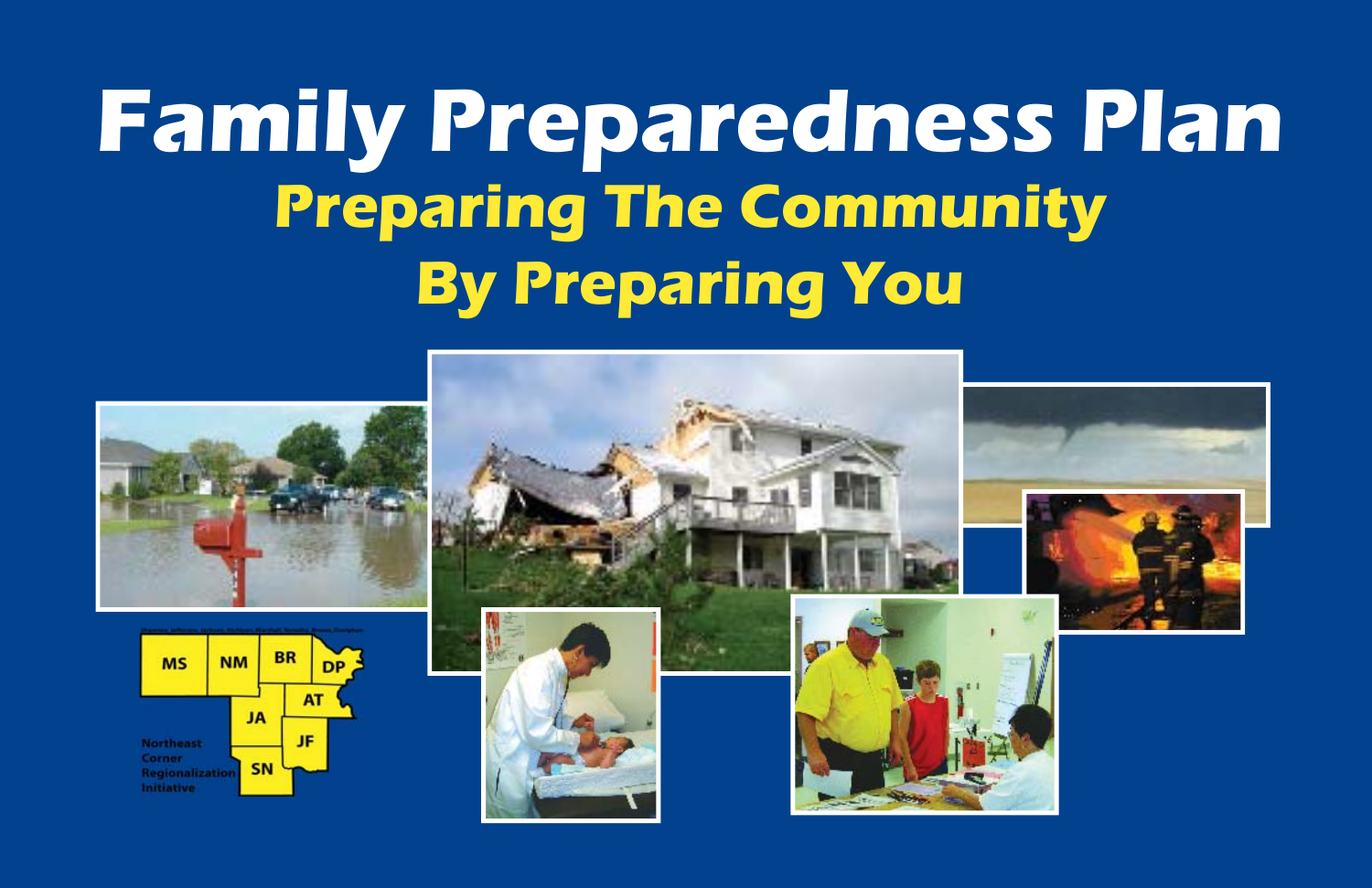## **About Your Family Preparedness Plan**

A strong network of prepared people, families, and organizations is vital to our community's successful response to any type of emergency event. Northeast Kansas is subject to a number of potential natural disasters such as tornados, flooding, winter storms and heat waves. There are also hazards from chemical or biological accidents, as well as, acts of terrorism. In addition, a fast-spreading infectious disease may cause our health care system to be overwhelmed, and large portions of our workforce may be too sick to work.

Who is responsible for the health and welfare of you and your family in an emergency or disaster? Emergency services and government agencies may not be able to respond to your needs immediately. Their buildings, equipment, personnel, communications, and mobility may be severely hampered by the event.

**So. . .** Who is responsible for the health and welfare of you and your family in an emergency or disaster? **YOU ARE!**

Everyone needs to be prepared to survive on their own for a minimum of three days, and in some cases it may be necessary to stay home for 10 days.

We cannot stop these disasters from occurring, but we can limit their impact on us and on those we love. Proper planning and preparation will help you and your family stay safe. The most important concept in developing a **Family Preparedness Plan** is communication. Every member of the family needs to be involved so when disaster strikes everyone will know what to do and how to keep in touch. A great deal depends on how well you manage the aftermath of a disaster and on how well you prepare now – before a disaster strikes.

This booklet is intended to give you a format with suggestions about information you may want to include in a **Family Preparedness Plan**. This plan can be completed as an electronic version (downloadable from www.snco.us/ha/ga) then printed or print it and fill in by hand. If filled in by hand, it is suggested that a pencil be used for future corrections to information contained in the document. Consider saving your family plan to a CD or flash drive so you can grab it and go with confidence that you have important information with you. Also included in this booklet is helpful information about water, food and utility issues you should consider prior to an emergency or disaster.

Once your family is prepared, it is time to look to your neighbors. In times of disaster your neighbors will probably be the first ones available to come to your aid. Find out before disaster strikes what resources you share and how you can work together for the good of one another. Good luck! Don't forget to review your plan every 6 months.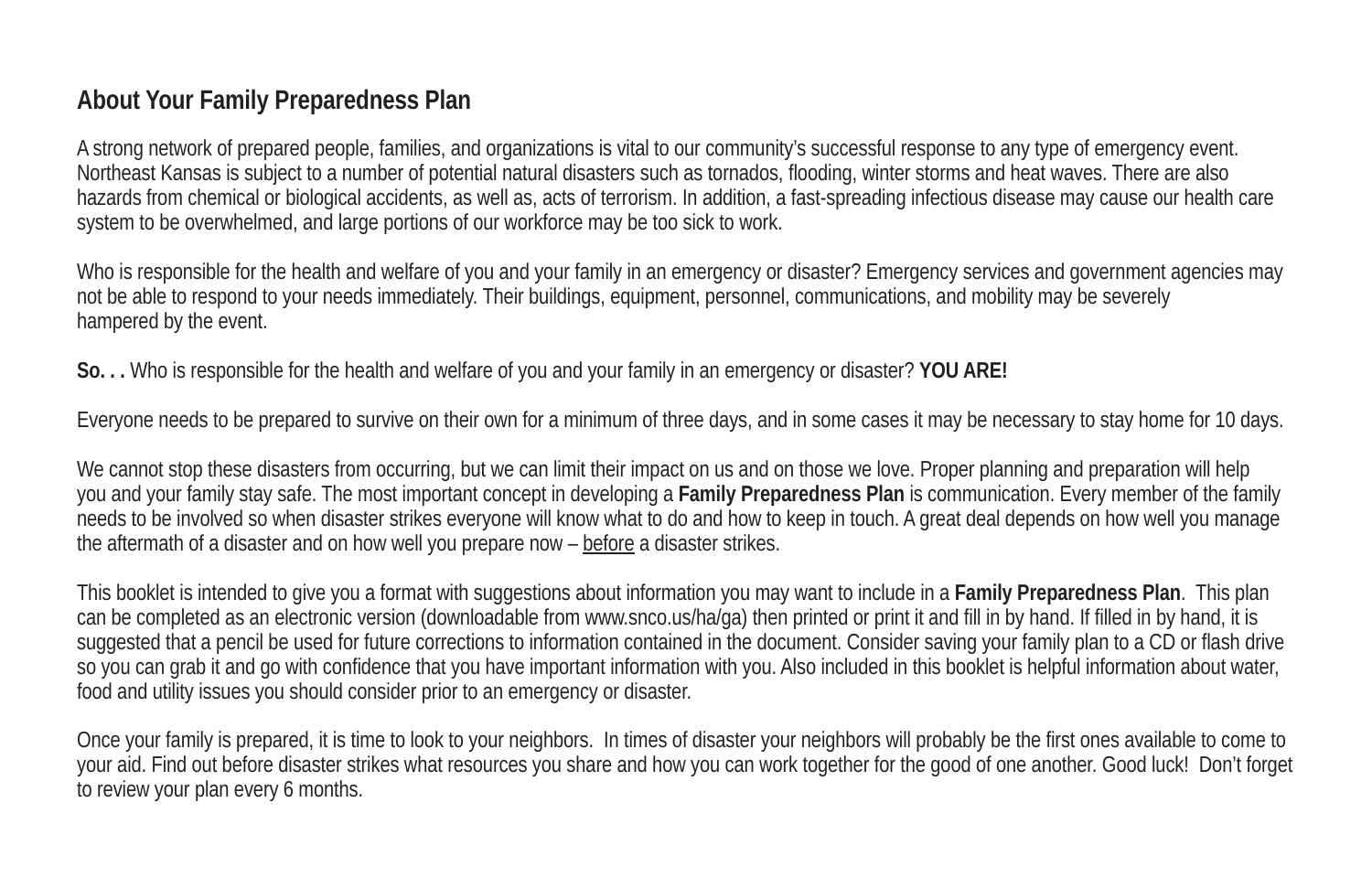## **FAMILY PREPAREDNESS PLAN UPDATES**

| / 2007 | /2008  | /2009  |
|--------|--------|--------|
| / 2007 | /2008  | / 2009 |
| / 2010 | / 2011 | / 2012 |
| 2010   | / 2011 | / 2012 |
| / 2013 | / 2014 | /2015  |
| / 2013 | /2014  | /2015  |
| / 2016 | /2017  | / 2018 |
| 2016   | 2017   | 2018   |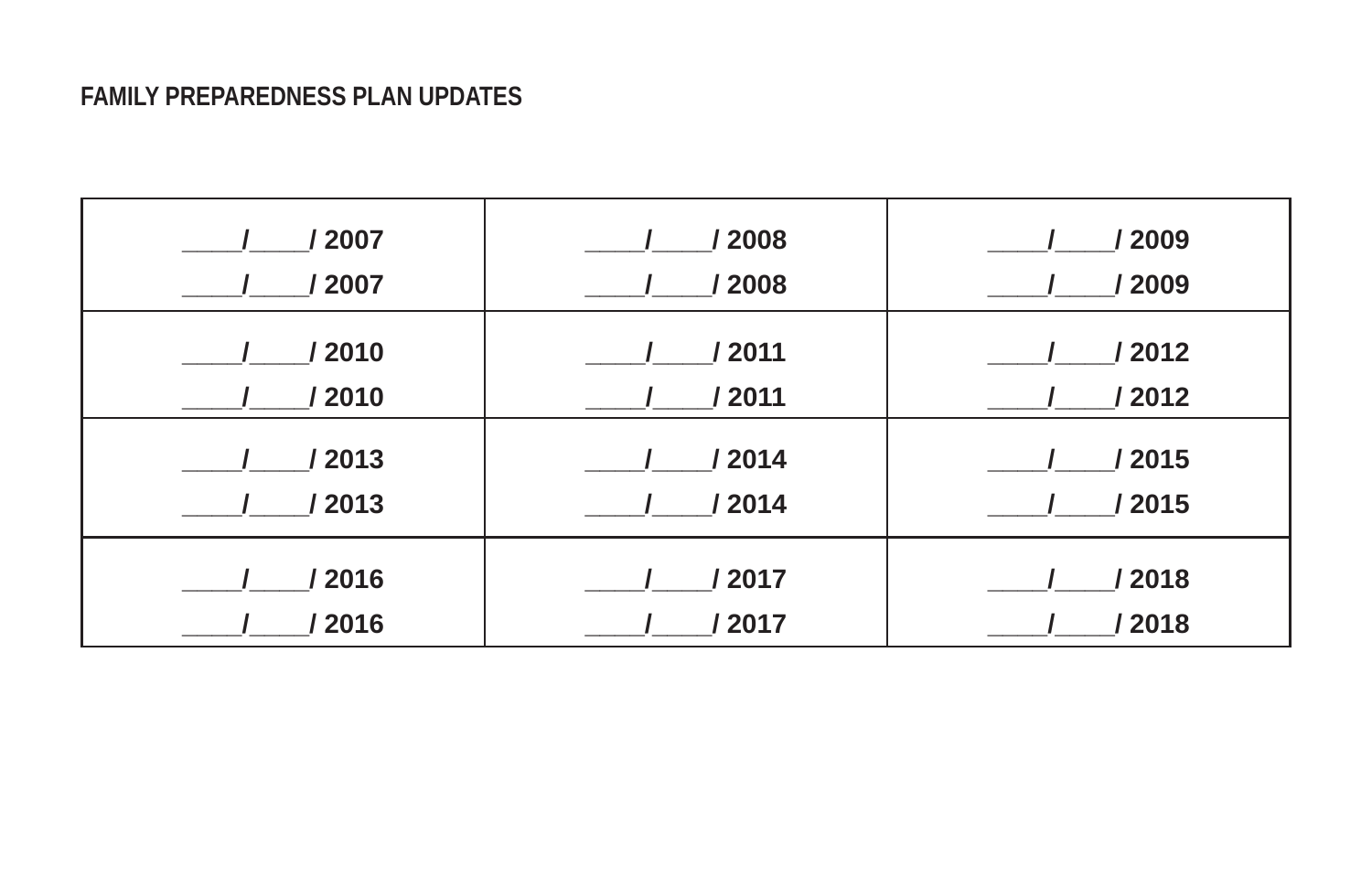## **Table of Contents**

| Important Notes and Proceduresinside back cover |  |
|-------------------------------------------------|--|

The Northeast Corner Regionalization Initiative workgroup gratefully acknowledges content contributions from the Federal Emergency Management Agency, The American Red Cross and The Salvation Army, as well as, formatting ideas from the University of Missouri Outreach and Extension and Kewaunee County, Washington.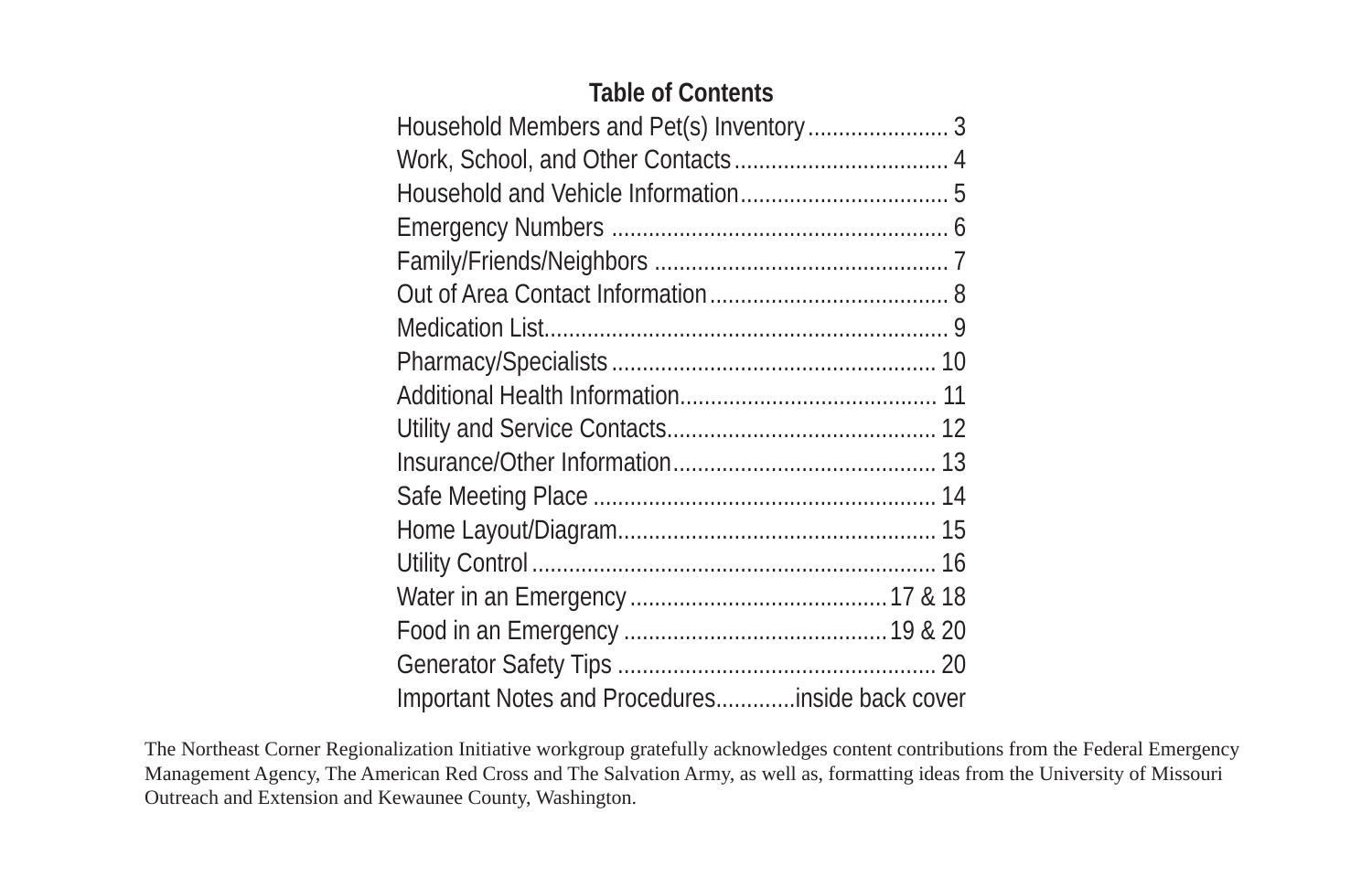# **HOUSEHOLD MEMBERS AND PET(S) INVENTORY**

| <b>Household Member's</b><br>Name | Date of Birth | Relation | <b>Social Security Number</b> | Special Needs<br>  (Reference in detail on page 11) |
|-----------------------------------|---------------|----------|-------------------------------|-----------------------------------------------------|
|                                   |               |          |                               |                                                     |
|                                   |               |          |                               |                                                     |
|                                   |               |          |                               |                                                     |
|                                   |               |          |                               |                                                     |
|                                   |               |          |                               |                                                     |
|                                   |               |          |                               |                                                     |
|                                   |               |          |                               |                                                     |

| Pet Name | Gender/Age | <b>Breed</b> | License # | Vet Name | <b>Phone Number</b> | Vaccinations/Date |
|----------|------------|--------------|-----------|----------|---------------------|-------------------|
|          |            |              |           |          |                     |                   |
|          |            |              |           |          |                     |                   |
|          |            |              |           |          |                     |                   |
|          |            |              |           |          |                     |                   |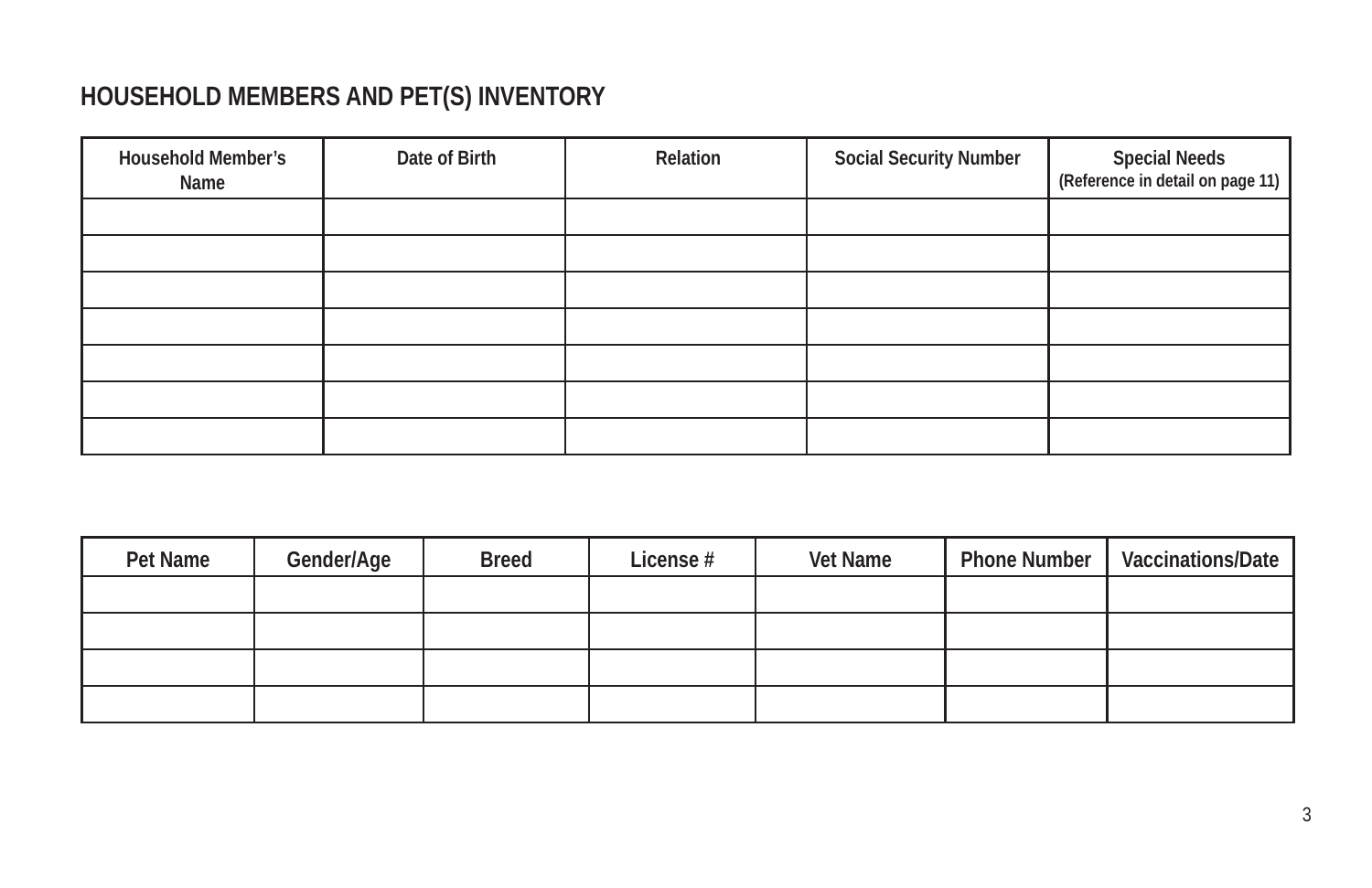# **WORK, SCHOOL AND OTHER CONTACTS**

| <b>Household Member Name</b> | Work/School | Other                  |
|------------------------------|-------------|------------------------|
|                              | Address     | E-mail                 |
|                              | Phone       | <b>Alternate Phone</b> |
| <b>Household Member Name</b> | Work/School | Other                  |
|                              | Address     | E-mail                 |
|                              | Phone       | <b>Alternate Phone</b> |
| <b>Household Member Name</b> | Work/School | Other                  |
|                              | Address     | E-mail                 |
|                              | Phone       | <b>Alternate Phone</b> |
| Household Member Name        | Work/School | Other                  |
|                              | Address     | E-mail                 |
|                              | Phone       | <b>Alternate Phone</b> |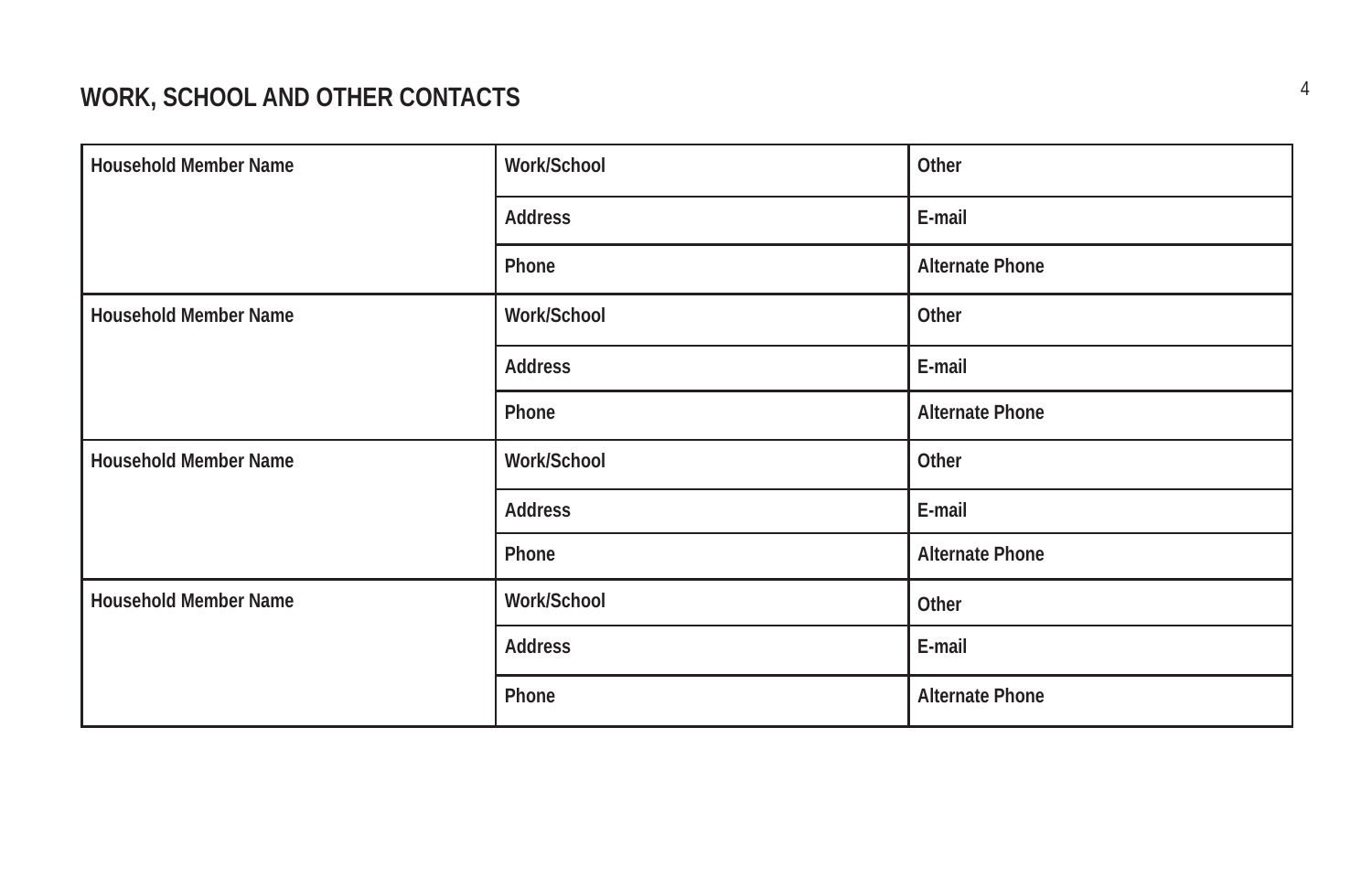# **HOUSEHOLD INFORMATION**

| Home Address: |  |
|---------------|--|
| Phone $#1$ :  |  |
| Phone $#2$ :  |  |
| $E$ -mail #1: |  |
| $E$ -mail #2: |  |

## **VEHICLE INFORMATION**

|            | Make | Model | Year | VIN# | License Plate # |
|------------|------|-------|------|------|-----------------|
| Vehicle #1 |      |       |      |      |                 |
| Vehicle #2 |      |       |      |      |                 |
| Vehicle #3 |      |       |      |      |                 |
| Vehicle #4 |      |       |      |      |                 |

# **VEHICLE(S) INSURANCE**

| $\sim$<br>Company | Phone # | Policy # |  |
|-------------------|---------|----------|--|
| <b>Address</b>    |         | E-mail   |  |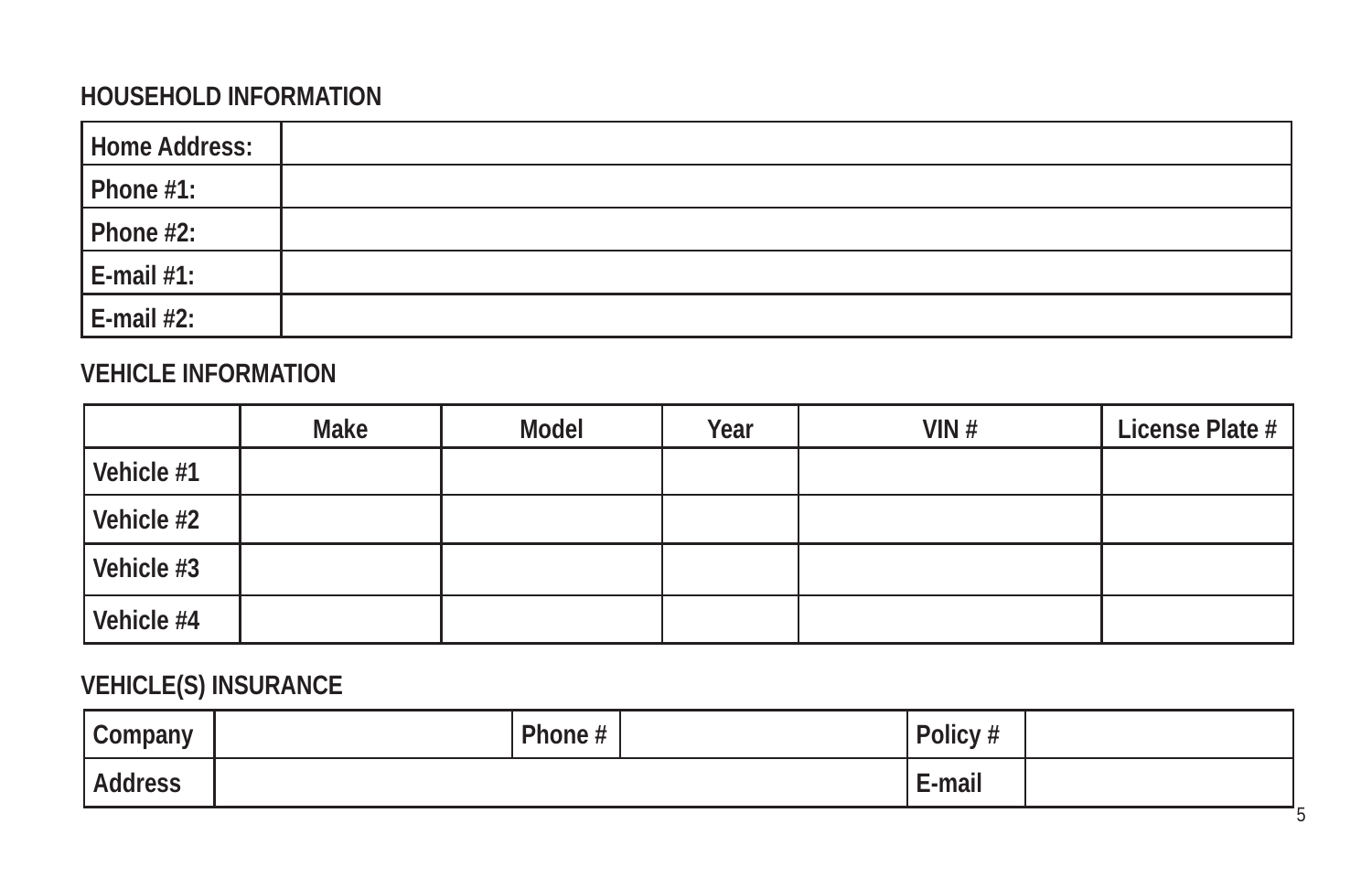## **EMERGENCY NUMBERS**

NOTE: After a disaster, 911 may not be working. Use the numbers as you listed above.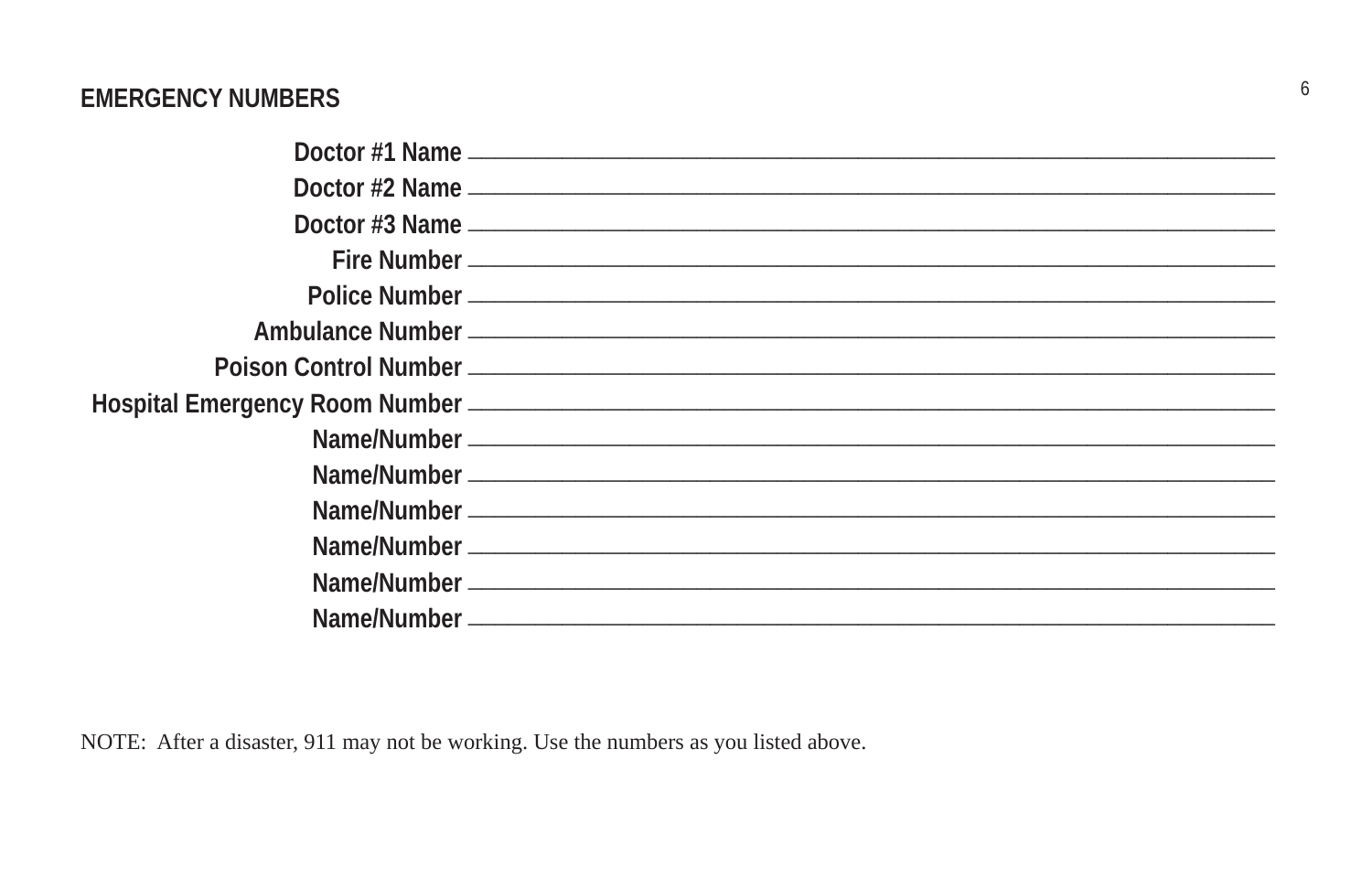## **FAMILY/FRIENDS/NEIGHBORS**

| Name | Address | Physical Location<br>From Home | Home # | Work # | E-mail | Cell # |
|------|---------|--------------------------------|--------|--------|--------|--------|
|      |         |                                |        |        |        |        |
|      |         |                                |        |        |        |        |
|      |         |                                |        |        |        |        |
|      |         |                                |        |        |        |        |

NOTE: Identify two neighbors. Agree to check on each other.

NOTE: People with disabilities are advised to identify two or three people at work, school, neighborhood, etc. who will assist them in the event of a disaster.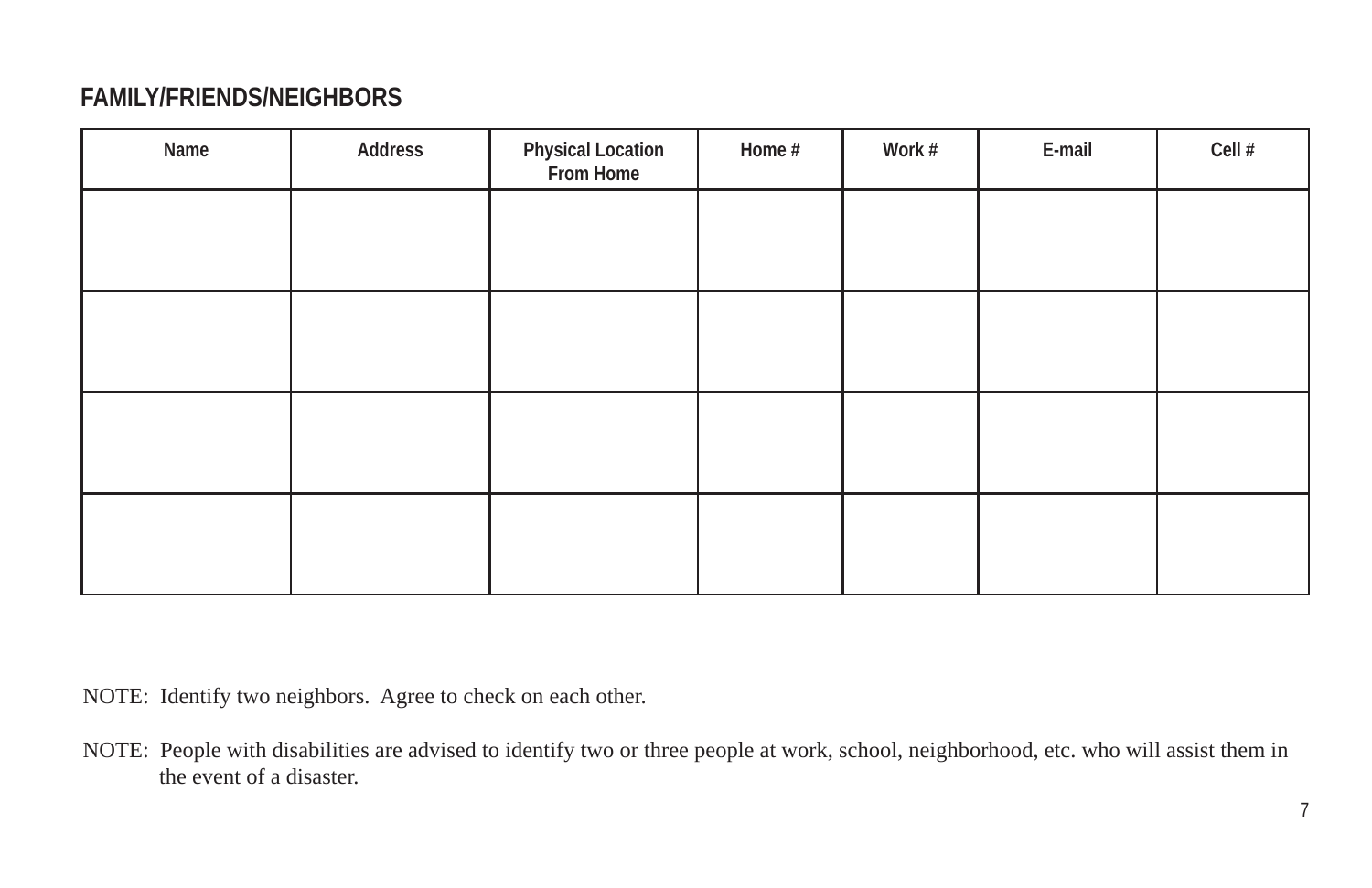# **OUT-OF-AREA CONTACT #1** <sup>8</sup>

| Name         | <b>Home Address</b> | Home Phone        | E-mail Address           |
|--------------|---------------------|-------------------|--------------------------|
| Relationship | <b>Work Address</b> | <b>Work Phone</b> | <b>Cell Phone Number</b> |

## **OUT-OF-AREA CONTACT #2**

| Name         | <b>Home Address</b> | Home Phone        | E-mail Address           |
|--------------|---------------------|-------------------|--------------------------|
| Relationship | <b>Work Address</b> | <b>Work Phone</b> | <b>Cell Phone Number</b> |

IMPORTANT: During disasters, use phone for emergencies only. Local phone lines may be tied up. Make one call out-of-area to report in. Let this person contact others.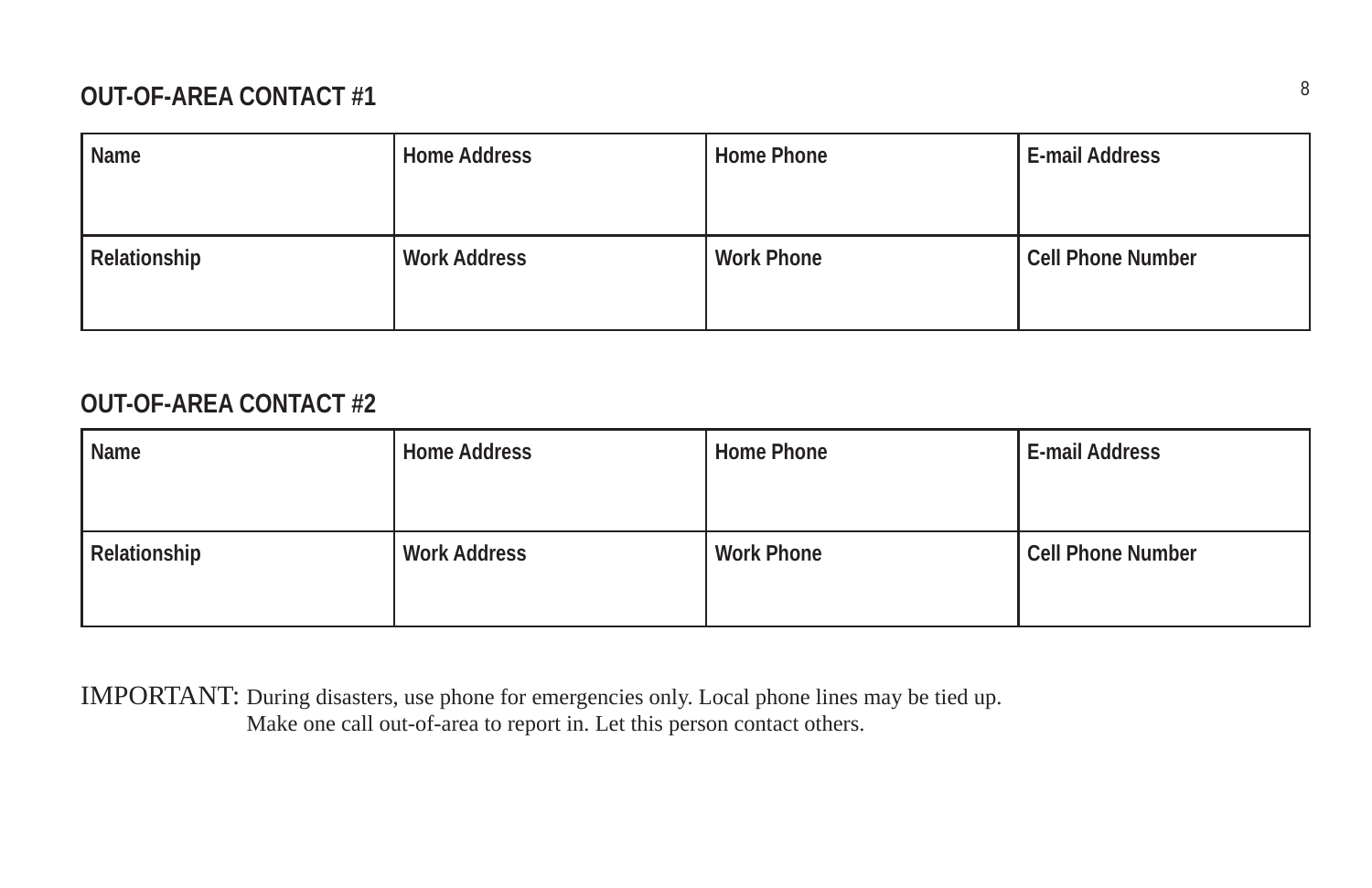# **MEDICATION LIST (HOUSEHOLD)**

| User | <b>Medication Name</b> | Dosage/Frequency | Reason for Taking | Prescription # | Date Started/Ending | <b>Location of Medicine</b> |
|------|------------------------|------------------|-------------------|----------------|---------------------|-----------------------------|
|      |                        |                  |                   |                |                     |                             |
|      |                        |                  |                   |                |                     |                             |
|      |                        |                  |                   |                |                     |                             |
|      |                        |                  |                   |                |                     |                             |
|      |                        |                  |                   |                |                     |                             |
|      |                        |                  |                   |                |                     |                             |
|      |                        |                  |                   |                |                     |                             |
|      |                        |                  |                   |                |                     |                             |

# **MEDICATION LIST (PETS)**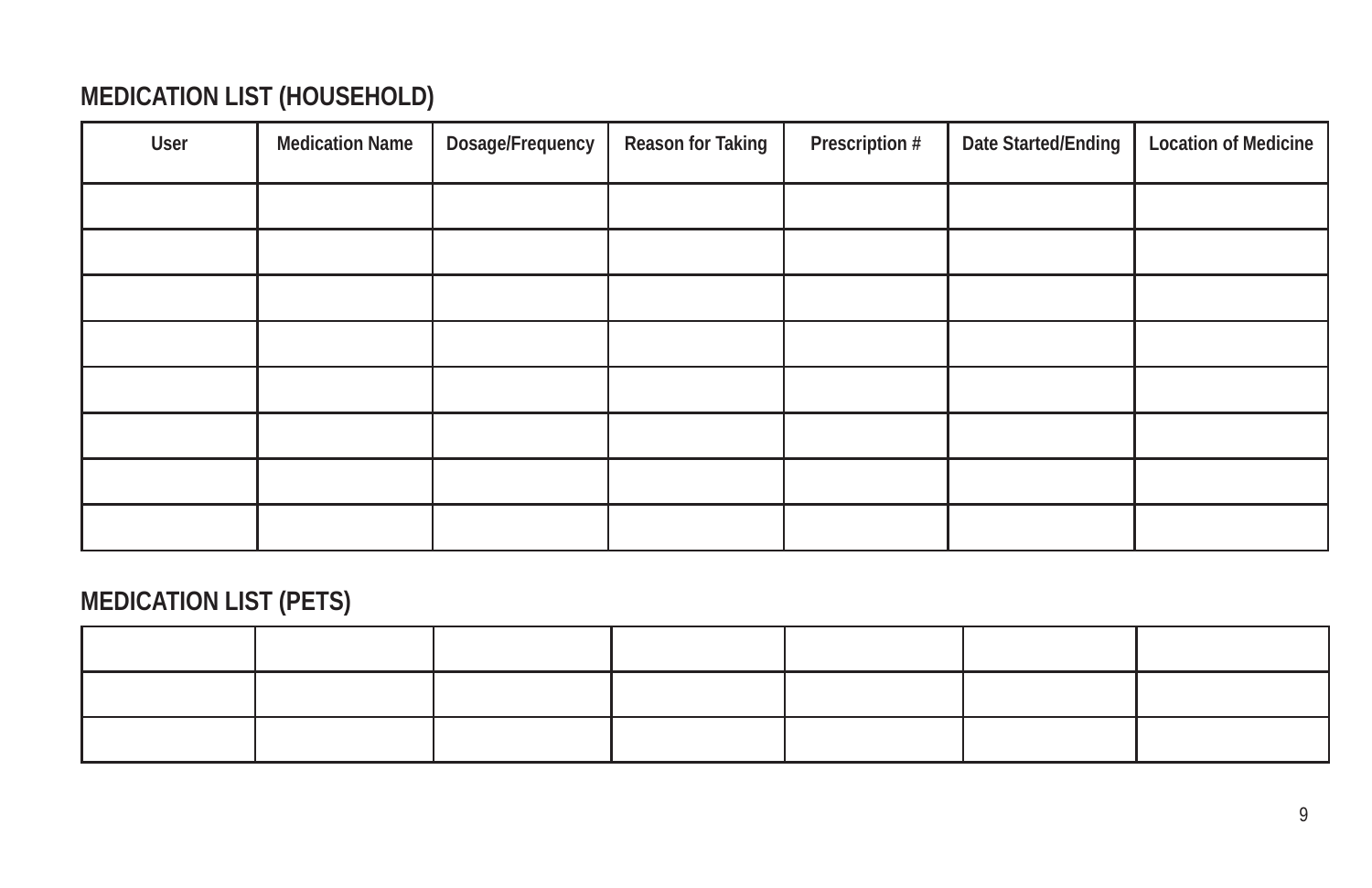# <sup>10</sup> **PHARMACY/SPECIALISTS**

| Pharmacy Name(s)       | <b>Pharmacist Name</b> | Phone/Address |
|------------------------|------------------------|---------------|
|                        | <b>Pharmacist Name</b> | Phone/Address |
| <b>Specialist Name</b> | Area of Concern        | Phone         |
|                        | Organization           | Address       |
| <b>Specialist Name</b> | Area of Concern        | Phone         |
|                        | Organization           | Address       |

NOTE: Fill this and all sections out in pencil. Update regularly. If additional information is needed, tape or staple another sheet of paper to this page.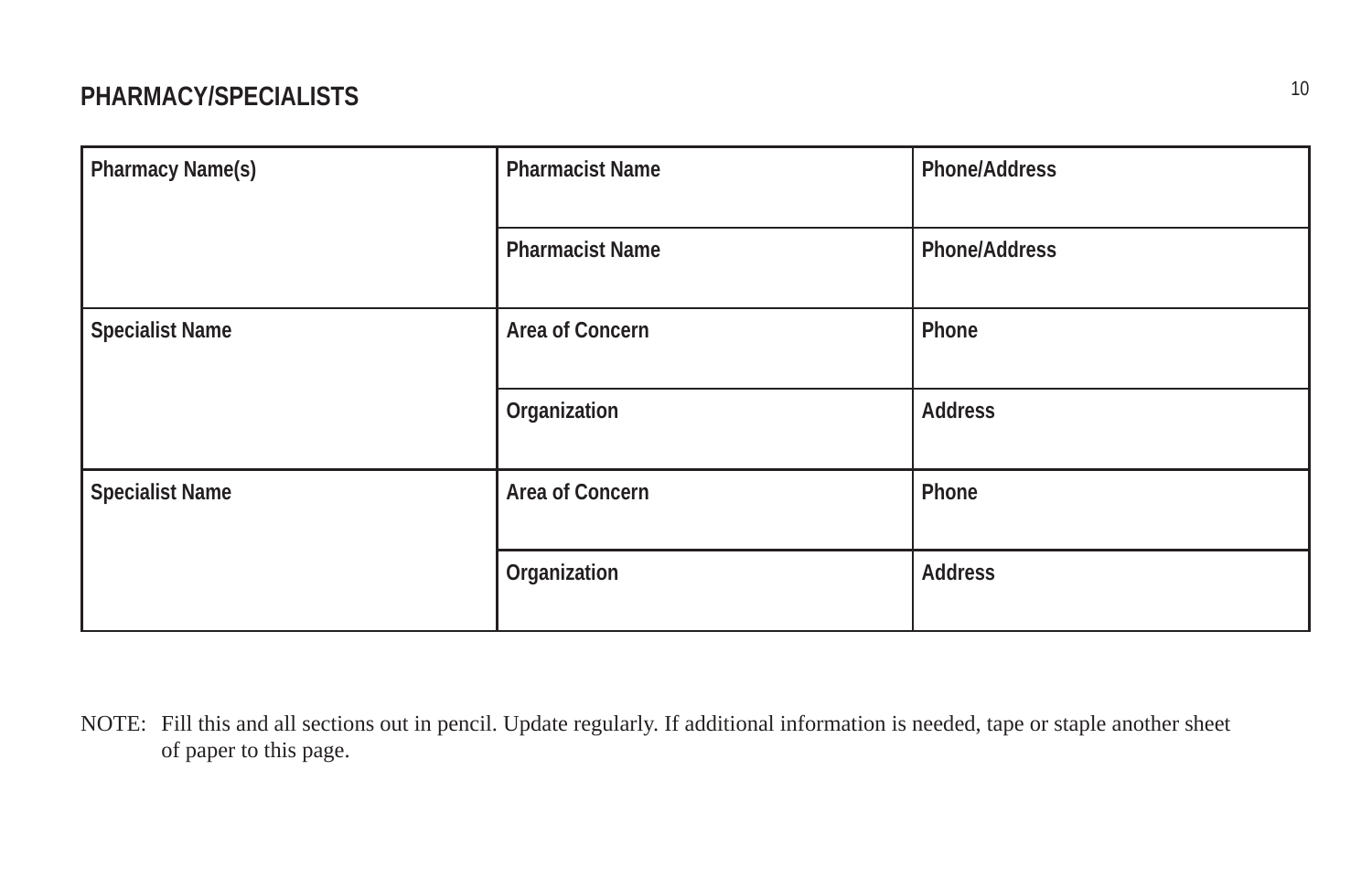## **ADDITIONAL HEALTH INFORMATION**

| Name | <b>Medication/Allergies</b> | <b>Additional Health Information</b><br>and/or Disability | Special Equipment,<br>Supplies, Dietary Needs, etc. |
|------|-----------------------------|-----------------------------------------------------------|-----------------------------------------------------|
|      |                             |                                                           |                                                     |
|      |                             |                                                           |                                                     |
|      |                             |                                                           |                                                     |
|      |                             |                                                           |                                                     |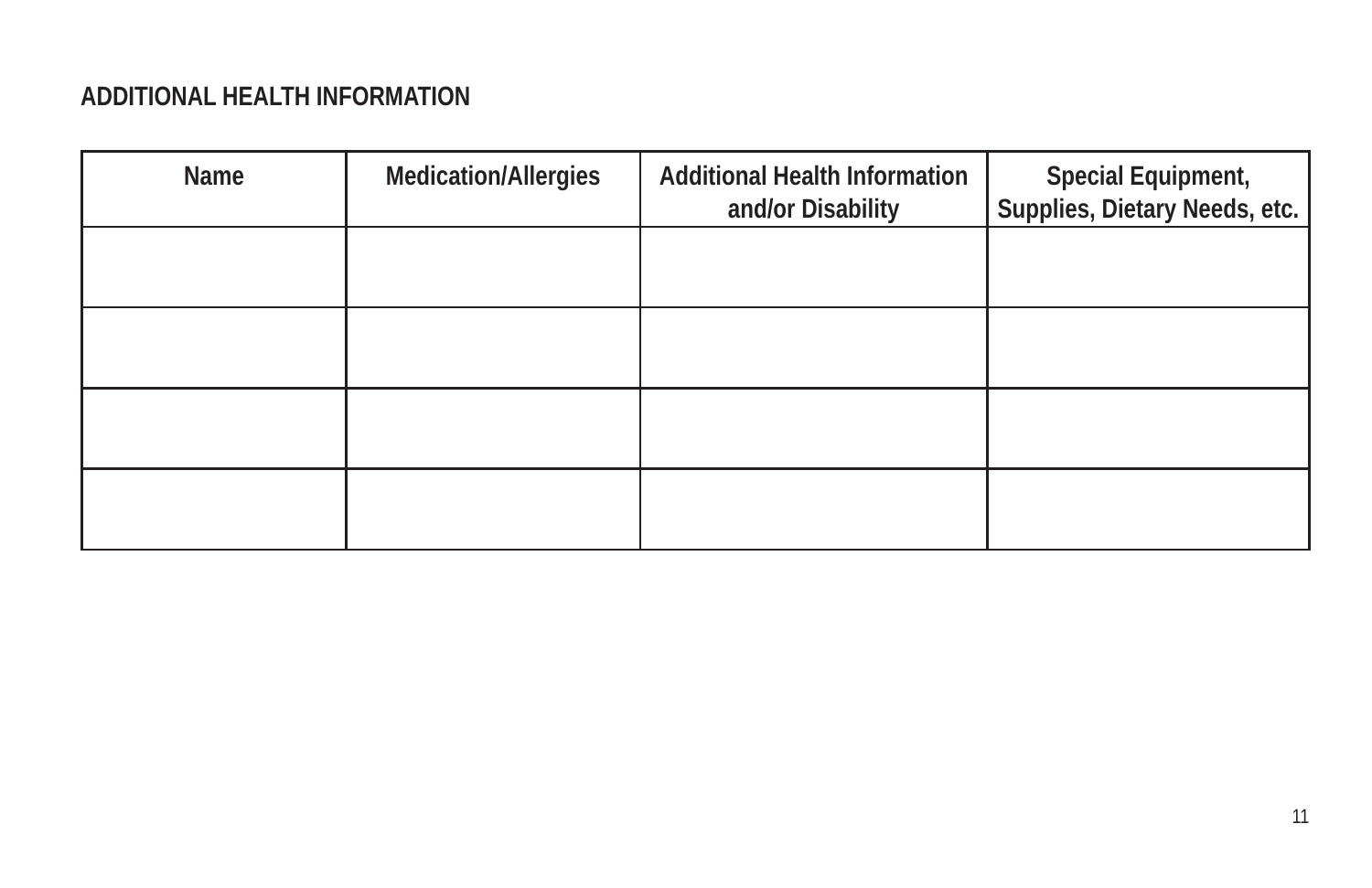# **UTILITY AND SERVICE CONTACTS**

| Electric:                              | Address        | Contact |
|----------------------------------------|----------------|---------|
|                                        | <b>Note</b>    | Phone   |
| Gas:                                   | Address        | Contact |
|                                        | <b>Note</b>    | Phone   |
| Water/Sewer:                           | Address        | Contact |
|                                        | Note           | Phone   |
| Phone:                                 | <b>Address</b> | Contact |
|                                        | <b>Note</b>    | Phone   |
| Trash:                                 | <b>Address</b> | Contact |
|                                        | <b>Note</b>    | Phone   |
| Cable:                                 | <b>Address</b> | Contact |
|                                        | Note           | Phone   |
| <b>Home Medical Services/Supplies:</b> | <b>Address</b> | Contact |
|                                        | Note           | Phone   |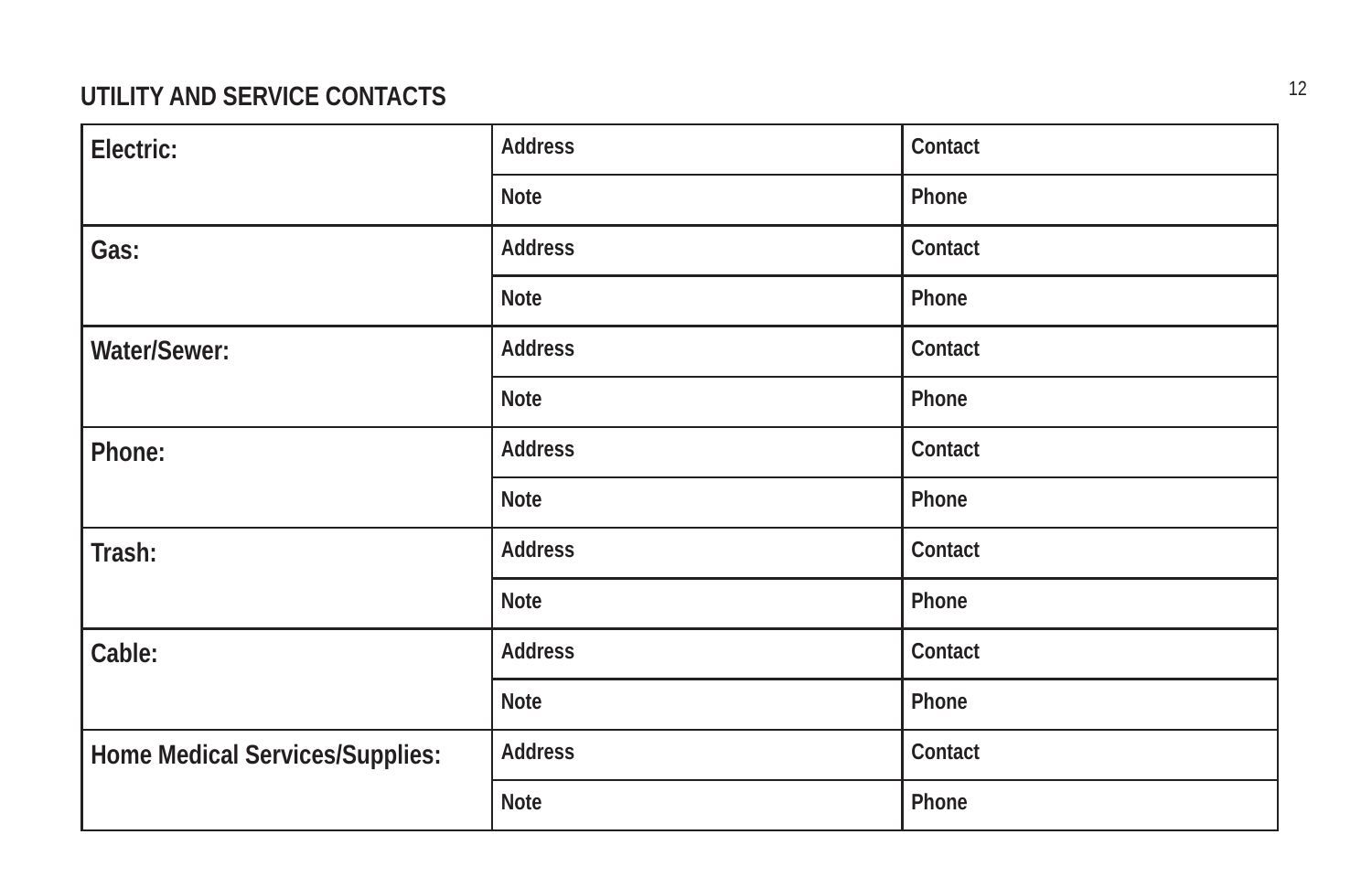## **INSURANCE/OTHER INFORMATION**

| Type of Insurance | <b>Business Name</b> | Policy#/Other Information | <b>Business Phone</b> |
|-------------------|----------------------|---------------------------|-----------------------|
| Health            |                      |                           |                       |
| Life              |                      |                           |                       |
| Home              |                      |                           |                       |
| Auto              |                      |                           |                       |
|                   |                      |                           |                       |
|                   |                      |                           |                       |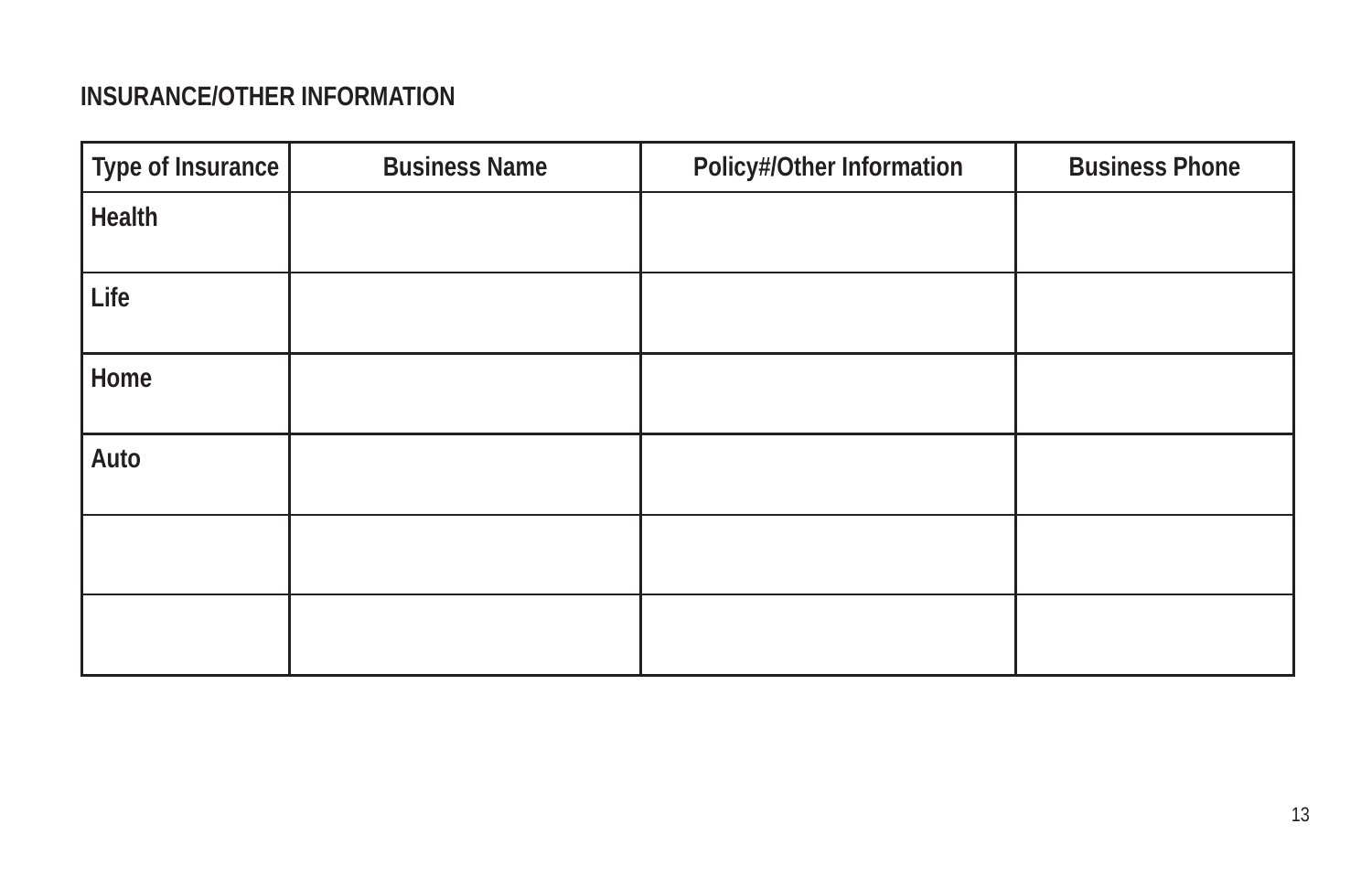| In or Around House/Apartment | Inside House/Apartment                                                                                         |
|------------------------------|----------------------------------------------------------------------------------------------------------------|
|                              | <b>Outside House/Apartment</b>                                                                                 |
| When Family is Not Home      | <b>Priority Location</b>                                                                                       |
|                              | (Leave note in a designated place where you will be: i.e., neighbor, relative, park,<br>school, shelter, etc.) |

NOTE: Identify and discuss with household members the reunion places if a disaster prevents anyone from entering the home. Also, reunion and evacuation procedures need to include children at school and house members with disabilities. Talk to school officials. Write down procedures.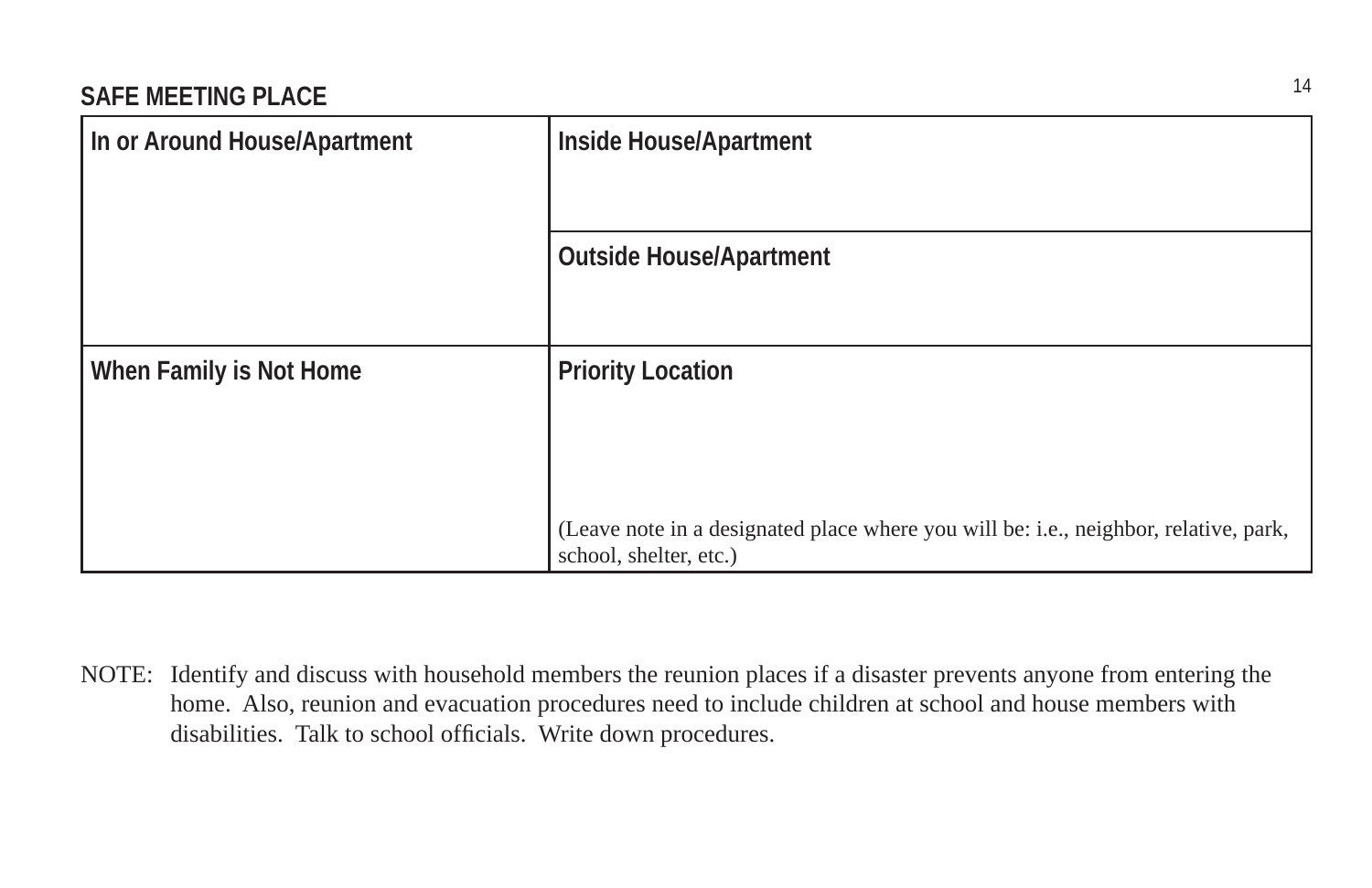NOTE: Make sure you include locations of utility shutoffs and safety equipment like fire extinguishers, disaster supplies, etc.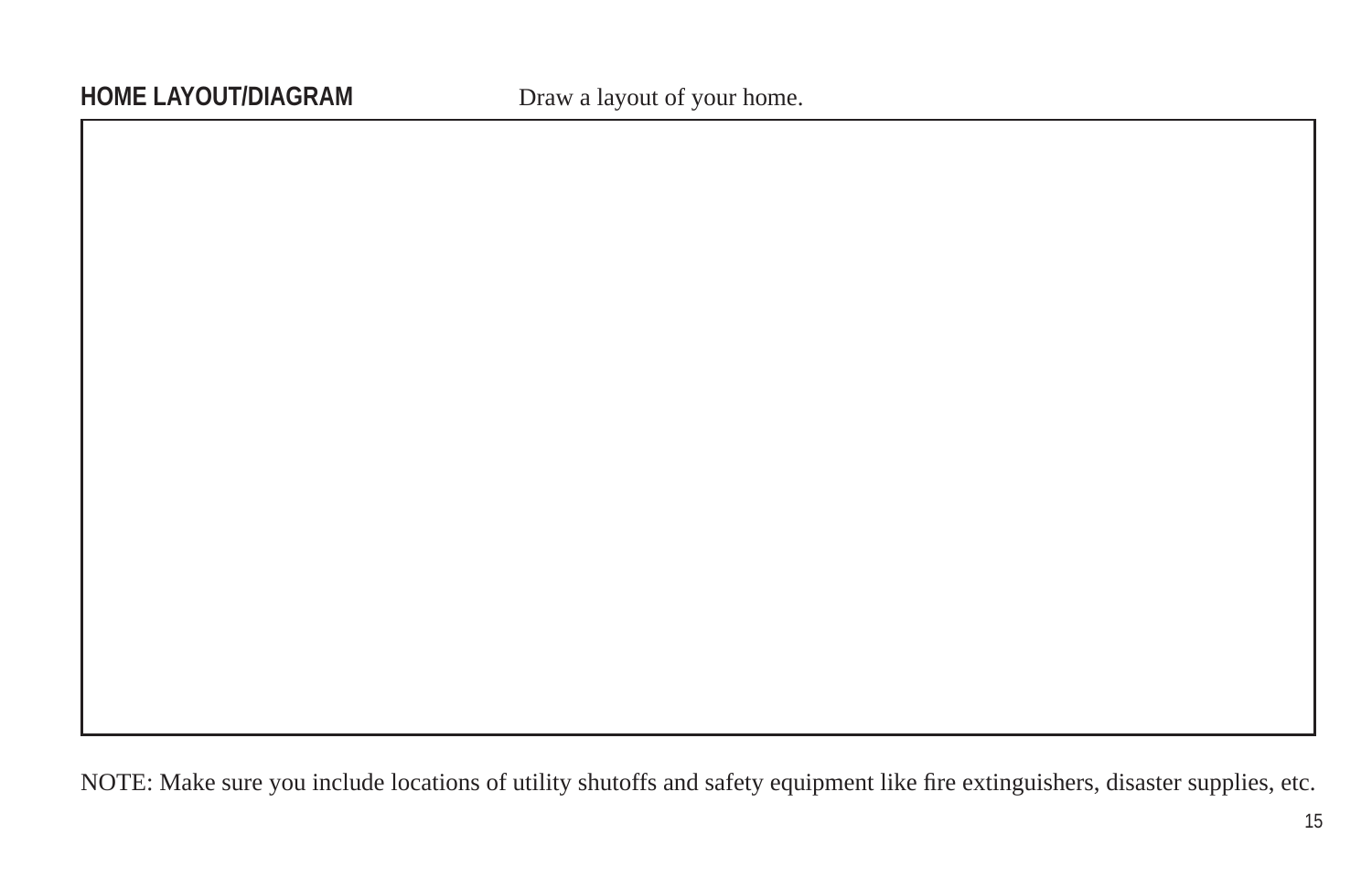# <sup>16</sup> **UTILITY CONTROL**

# **Electricity:**

In the event that you need to turn off the electricity in your house, go to the breaker box and do the following: 1. Turn off smaller breakers one by one

2. Flip the "main" breaker last

To re-energize your home, reverse the steps above.

## **Water:**

In the event you need to shut water off inside your home, find the main water valve and turn it to your right. To open the flow of water back into the house, turn it to your left.



## **Gas:**

IMPORTANT – Only turn off the valves at the meter if you smell gas! To turn off natural gas in your house, take a wrench and tighten it on to the quarter turn valve that is on the pipe that feeds into the gas meter. Turn it one-quarter turn to make the indicator parallel to the ground. In most locations, once you do this you cannot turn the gas back on to the house without the utility company.

#### **Propane:**

If you live in an area that uses outdoor propane or LPG you will find this outside the home. Open the top of the tank and you will see either a regular turn knob or a quarter turn valve. Turn the knob to your right to shut off the flow of propane into your house. For quarter turn valve see above.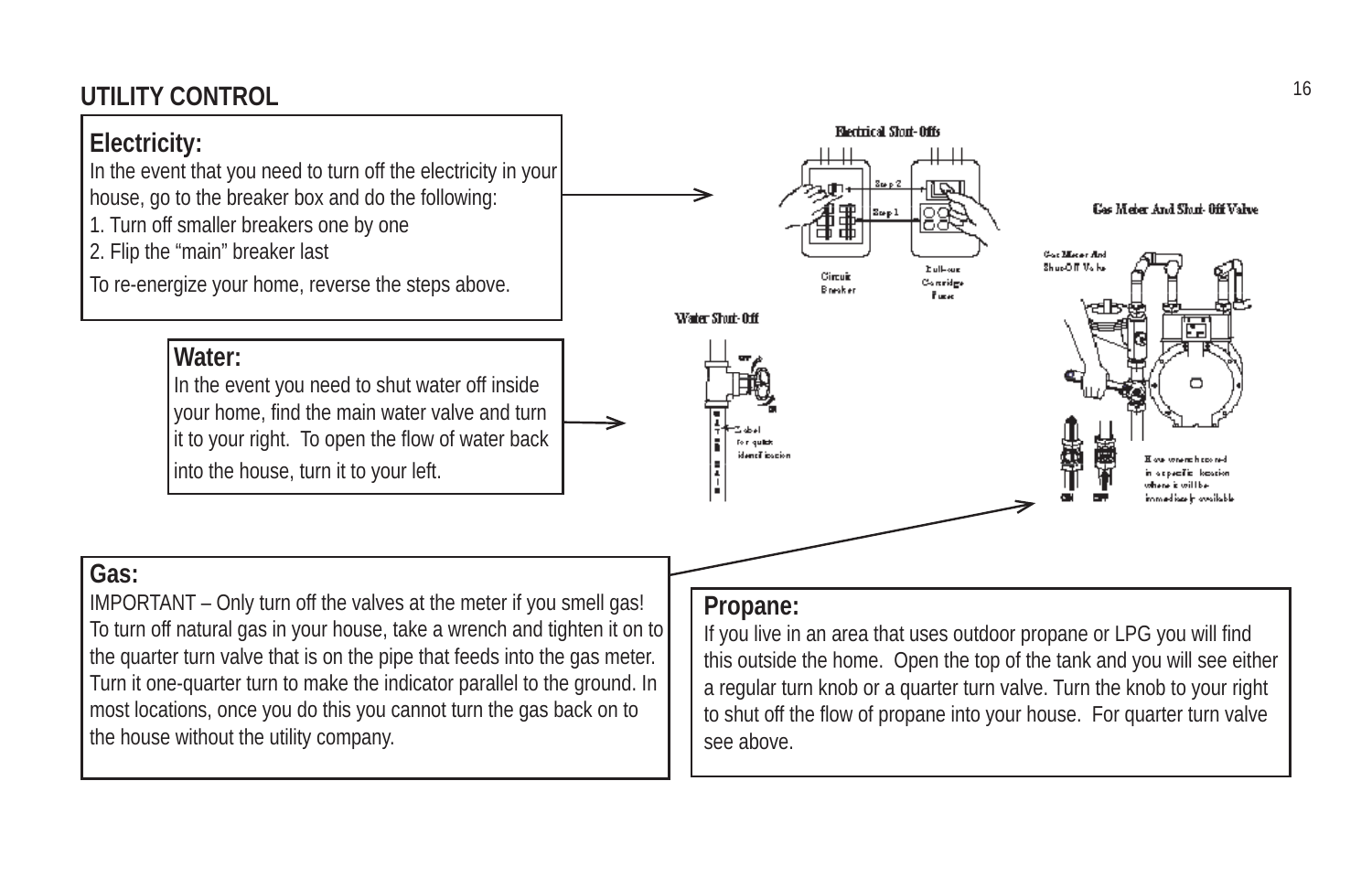# **WATER IN AN EMERGENCY**

#### **Hidden Water Sources in Your Home**

If a disaster catches you without a stored supply of clean water, you can use the water in your hot-water tank, pipes and ice cubes. As a last resort, you can use water in the reservoir tank of your toilet (not the bowl).

Do you know the location of your incoming water valve? You'll need to shut it off to stop contaminated water from entering your home if you hear reports of broken water or sewage lines.

To use the water in your pipes, let air into the plumbing by turning on the faucet in your house at the highest level. A small amount of water will trickle out. Obtain water from the lowest faucet in the house. To use the water in your hot-water tank, be sure the electricity or gas is off, and open the drain at the bottom of the tank. Start the water flowing by turning off the water intake valve and turning on a hot-water faucet. Do not turn on the gas or electricity when the tank is empty.

#### **Three Ways to Purify Water**

In addition to having a bad odor and taste, contaminated water can contain microorganisms that cause diseases such as dysentery, typhoid and hepatitis. You should purify all water of uncertain purity before using it for drinking, food preparation or hygiene. There are many ways to purify water. None is perfect. Often the best solution is a combination of methods. Two easy purification methods are outlined below. These measures will kill most microbes but will not remove other contaminants such as heavy metals, salts and most other chemicals. Before purifying, let any suspended particles settle to the bottom, or strain them through layers of paper towel or clean cloth.

BOILING – Boiling is the safest method of purifying water. Bring water to a rolling boil for 3 to 5 minutes, keeping in mind that some water will evaporate. Let the water cool before drinking. Boiled water will taste better if you put oxygen back into it by pouring the water back and forth between two clean containers. This will also improve the taste of stored water.

DISINFECTION – You can use household liquid bleach to kill microorganisms. Use only regular household liquid bleach that contains 5.25 percent sodium hypochlorite. Do not use scented bleaches, color-safe bleaches or bleaches with added cleaners. Add 16 drops of bleach per gallon of water, stir and let stand for 30 minutes. If the water does not have a slight bleach odor, repeat the dosage and let stand another 15 minutes. The only agent used to purify water should be household liquid bleach. Other chemicals, such as iodine or water treatment products sold in camping or surplus stores that do not contain 5.25 percent sodium hypochlorite as the only active ingredient, are not recommended and should not be used.

While the two methods described above will kill most microbes in water, distillation will remove microbes that resist these methods, and heavy metals, salts and most other chemicals.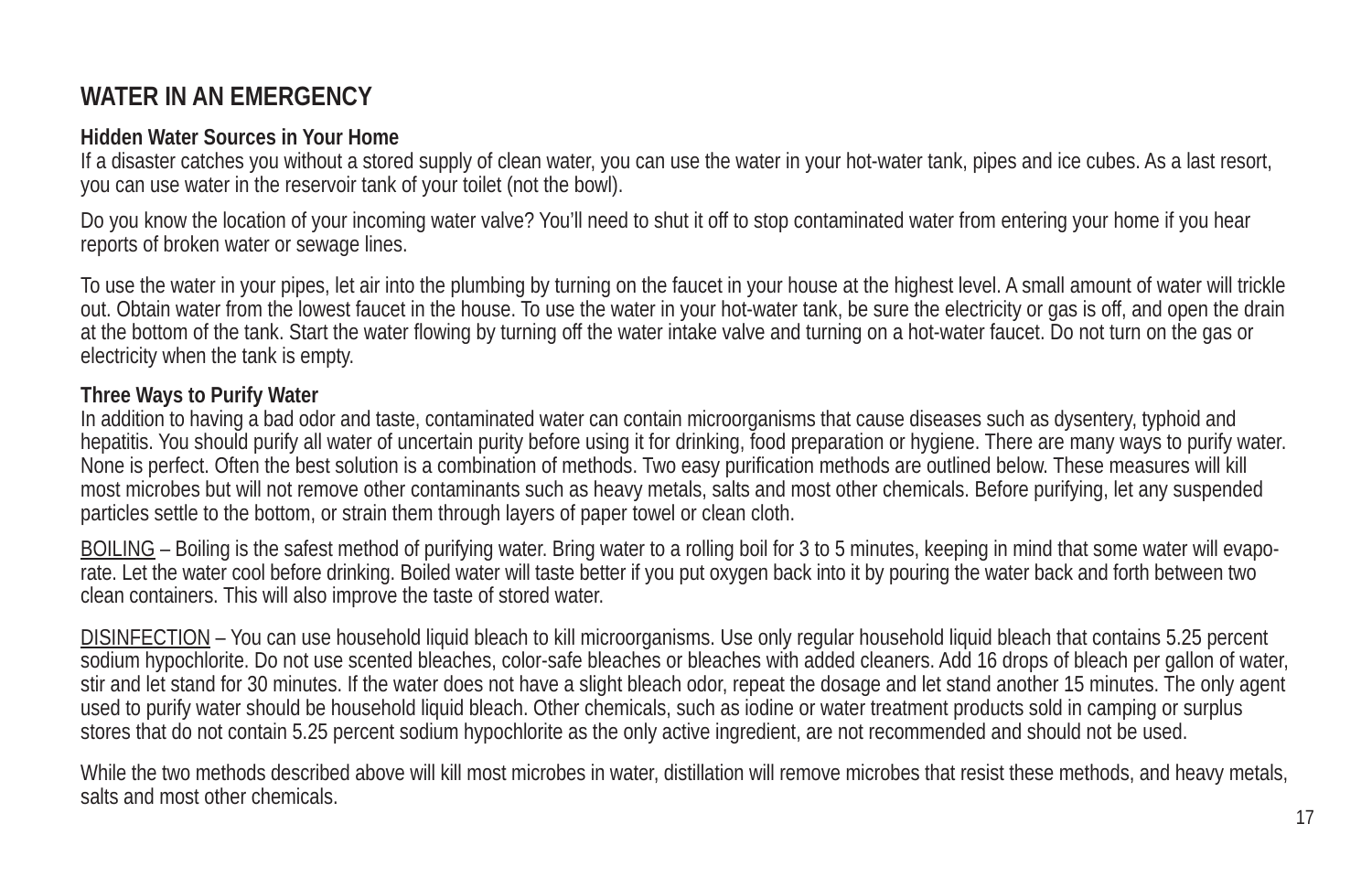DISTILLATION – Distillation involves boiling water and then collecting the vapor that condenses back to water. The condensed vapor will not include salt and other impurities. To distill, fill a pot halfway with water. Tie a cup to the handle on the pot's lid so that the cup will hang right-side-up when the lid is upside-down (make sure the cup is not dangling into the water) and boil the water for 20 minutes. The water that drips from the lid into the cup is distilled.

#### **How to Store Water**

Store your water in thoroughly washed plastic, glass, fiberglass or enamel-lined metal containers. Never use a container that has held toxic substances. Plastic containers, such as soft drink bottles, are best. You can also purchase food-grade plastic buckets or drums. Seal water containers tightly, label them and store in a cool, dark place. Rotate water every six months.

#### **Emergency Outdoor Water Sources**

If you need to find water outside your home, you can use these sources. Be sure to purify the water according to the instructions before drinking it.

- Rainwater
- Streams, rivers and other moving bodies of water
- Ponds and lakes
- Natural springs
- Avoid water with floating material, an odor or dark color. Use saltwater only if you distill it first. You should not drink floodwater.

If an earthquake, hurricane, winter storm or other disaster strikes your community, you might not have access to food, water and electricity for days, or even weeks. By taking some time now to store emergency food and water supplies, you can provide for your entire family. This information was developed by the Federal Emergency Management Agency in cooperation with the American Red Cross and the U.S. Department of Agriculture.

Having an ample supply of clean water is a top priority in an emergency. A normally active person needs to drink at least two quarts of water each day. Hot environments can double that amount. Children, nursing mothers and ill people will need even more. You will also need water for food preparation and hygiene. Store a total of at least one gallon per person, per day. You should store at least a two-week supply of water for each member of your family. If supplies run low, never ration water. Drink the amount you need today, and try to find more for tomorrow. You can minimize the amount of water your body needs by reducing activity and staying cool.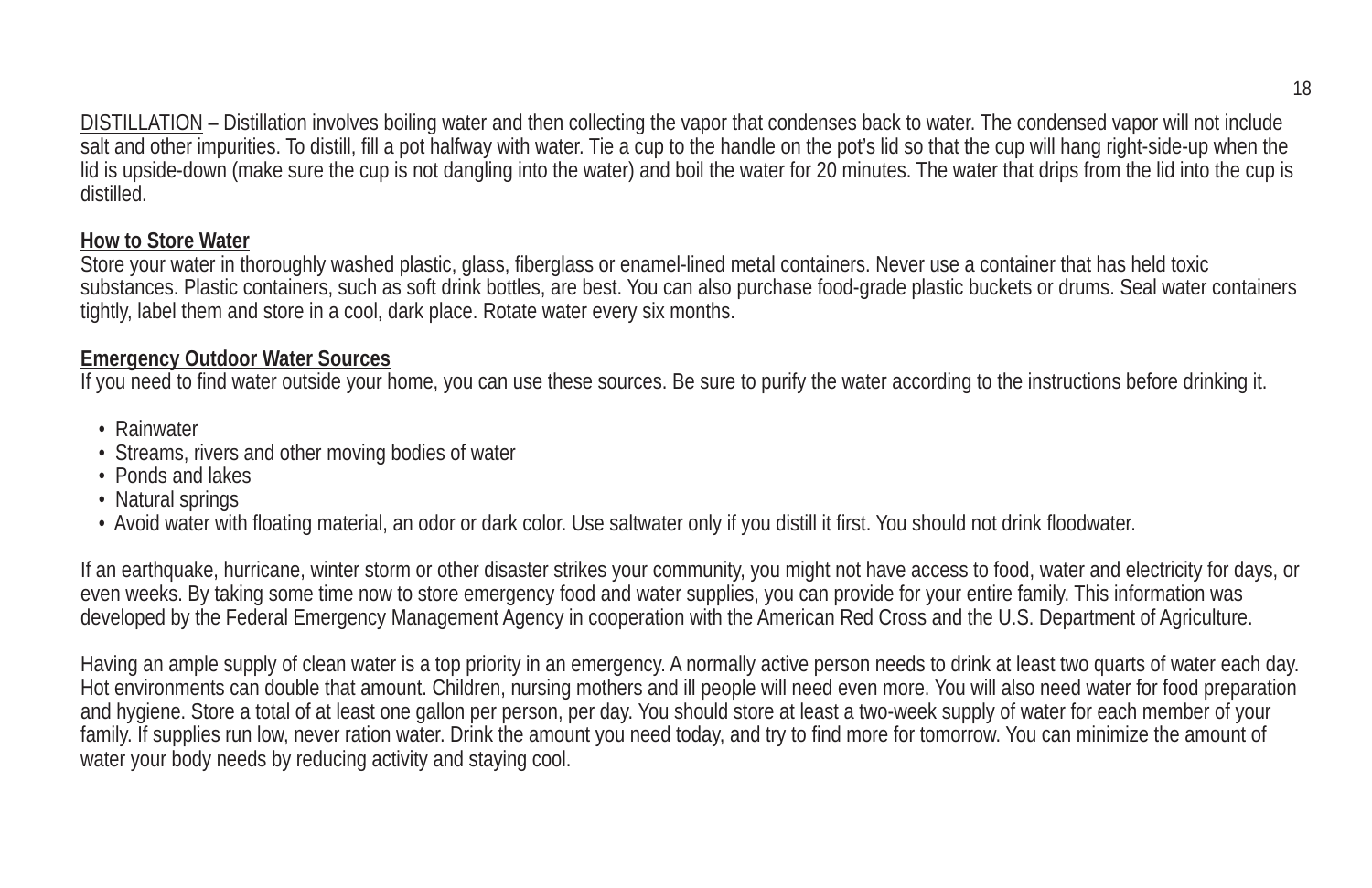# **FOOD IN AN EMERGENCY**

#### **Short - Term Food Supplies**

Even though it is unlikely that an emergency would cut off your food supply for two weeks, you should prepare a supply that will last that long. The easiest way to develop a two-week stockpile is to increase the amount of basic foods you normally keep on your shelves.

## **Storage Tips**

- Keep food in a dry, cool spot—a dark area if possible.
- Keep food covered at all times.
- Open food boxes or cans carefully so that you can close them tightly after each use.
- Wrap cookies and crackers in plastic bags, and keep them in tight containers.
- Empty opened packages of sugar, dried fruits and nuts into screw-top jars or air-tight cans to protect them from pests.
- Inspect all food for signs of spoilage before use.
- Use foods before they go bad, and replace them with fresh supplies, dated with ink or marker. Place new items at the back of the storage area and older ones in front.

#### **Nutrition Tips**

During and right after a disaster, it will be vital that you maintain your strength. So remember:

- Eat at least one well-balanced meal each day.
- Drink enough liquid to enable your body to function properly (two quarts a day).
- Take in enough calories to enable you to do any necessary work.
- Include vitamin, mineral and protein supplements in your stockpile to assure adequate nutrition.

## **When Food Supplies Are Low**

If activity is reduced, healthy people can survive on half their usual food intake for an extended period and without any food for many days. Food, unlike water, may be rationed safely, except for children and pregnant women.

If your water supply is limited, try to avoid foods that are high in fat and protein, and don't stock salty foods, since they will make you thirsty. Try to eat salt-free crackers, whole grain cereals and canned foods with high liquid content.

You don't need to go out and buy unfamiliar foods to prepare an emergency food supply. You can use the canned foods, dry mixes and other staples on your cupboard shelves. In fact, familiar foods are important. They can lift morale and give a feeling of security in time of stress. Also, canned foods won't require cooking, water or special preparation.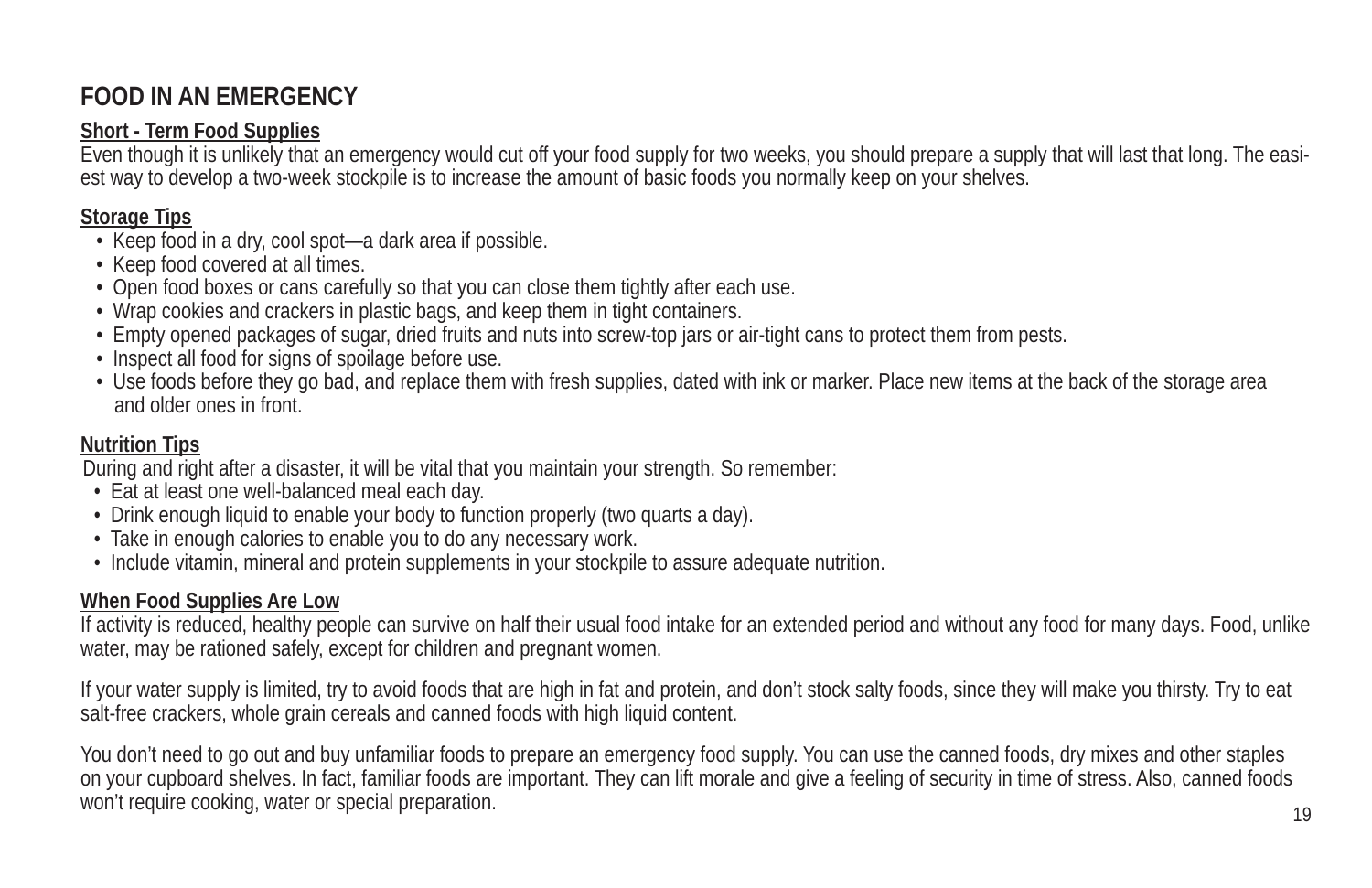#### **Special Considerations**

As you stock food, take into account your family's unique needs and tastes. Try to include foods that they will enjoy and that are also high in calories and nutrition. Foods that require no refrigeration, preparation or cooking are best. Individuals with special diets and allergies will need particular attention, as will babies, toddlers and elderly people. Nursing mothers may need liquid formula, in case they are unable to nurse. Canned dietetic foods, juices and soups may be helpful for ill or elderly people.

Make sure you have a manual can opener and disposable utensils. And don't forget nonperishable foods for your pets.

#### **How to Cook If the Power Goes Out**

For emergency cooking you can use a fireplace, or a charcoal grill or camp stove can be used outdoors. You can also heat food with candle warmers, chafing dishes and fondue pots. Canned food can be eaten right out of the can. If you heat it in the can, be sure to open the can and remove the label first.

## **GENERATOR SAFETY TIPS**

The following modified information, developed by the Red Cross with technical advice from the Centers for Disease Control and Prevention, the National Fire Protection Association (publisher of the National Electric Code ®) and the U. S. Consumer Product Safety Commission, is provided to address questions about using a generator when disaster strikes. The full Fact Sheet: Using a Generator When Disaster Strikes is available at http://www.redcross.org/services/disaster/0,1082,0\_565\_,00.html.

#### **Using a Generator**

The primary hazards to avoid when using a generator are carbon monoxide (CO) poisoning from the toxic engine exhaust, electric shock or electrocution, and fire. Follow the directions supplied with the generator. Every year, people die in incidents related to portable generator use.

Under no circumstances should portable generators be used indoors, including inside a garage, carport, basement, crawlspace, or other enclosed or partially-enclosed area, even with ventilation. Opening doors and windows or using fans will not prevent CO buildup in the home. The CO from generators can rapidly lead to full incapacitation and death, but CO can't be seen or smelled. Even if you cannot smell exhaust fumes, you may still be exposed to CO. If you start to feel sick, dizzy, or weak while using a generator, get to fresh air RIGHT AWAY - DO NOT DELAY.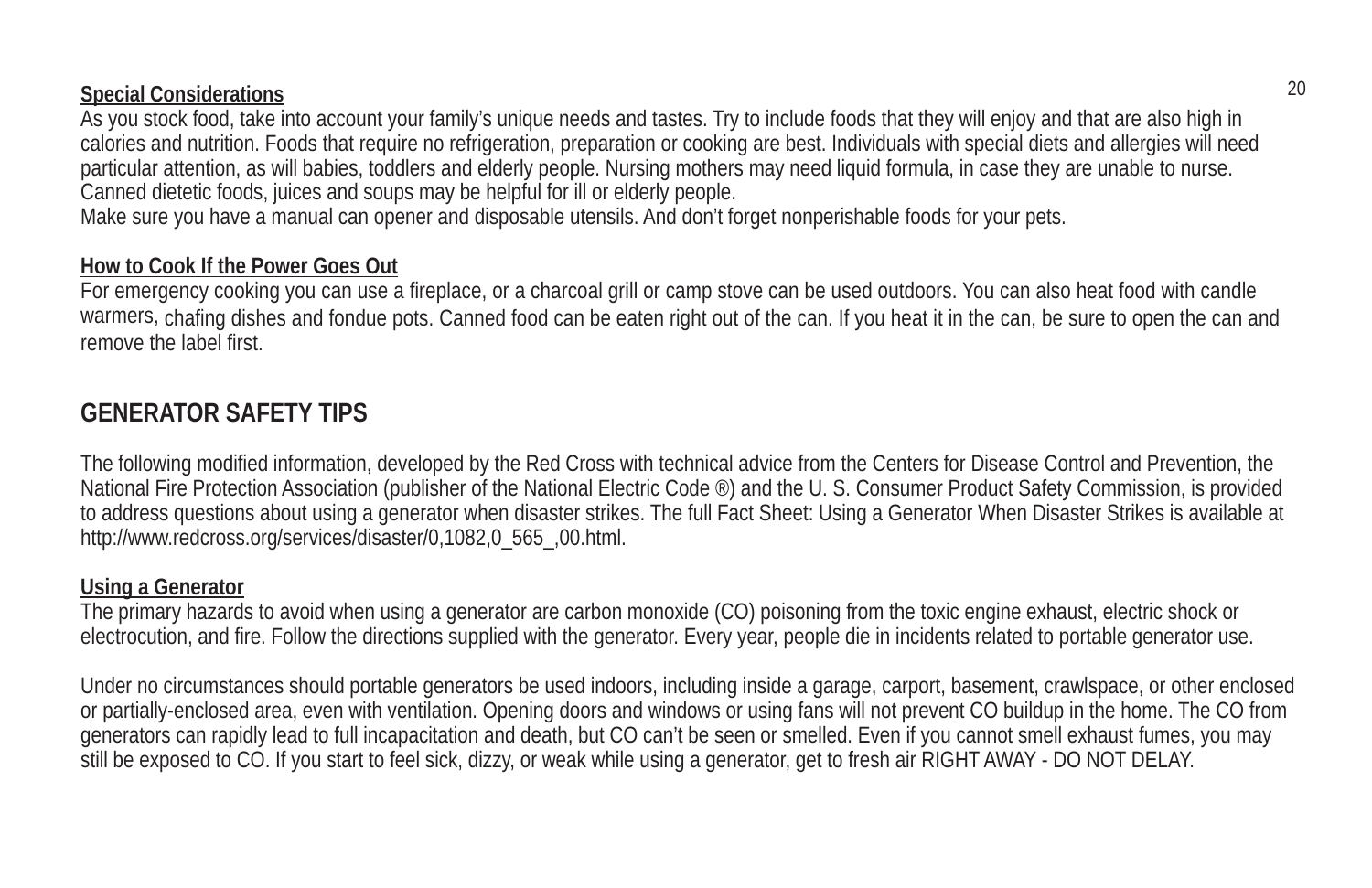## **IMPORTANT NOTES AND PROCEDURES**